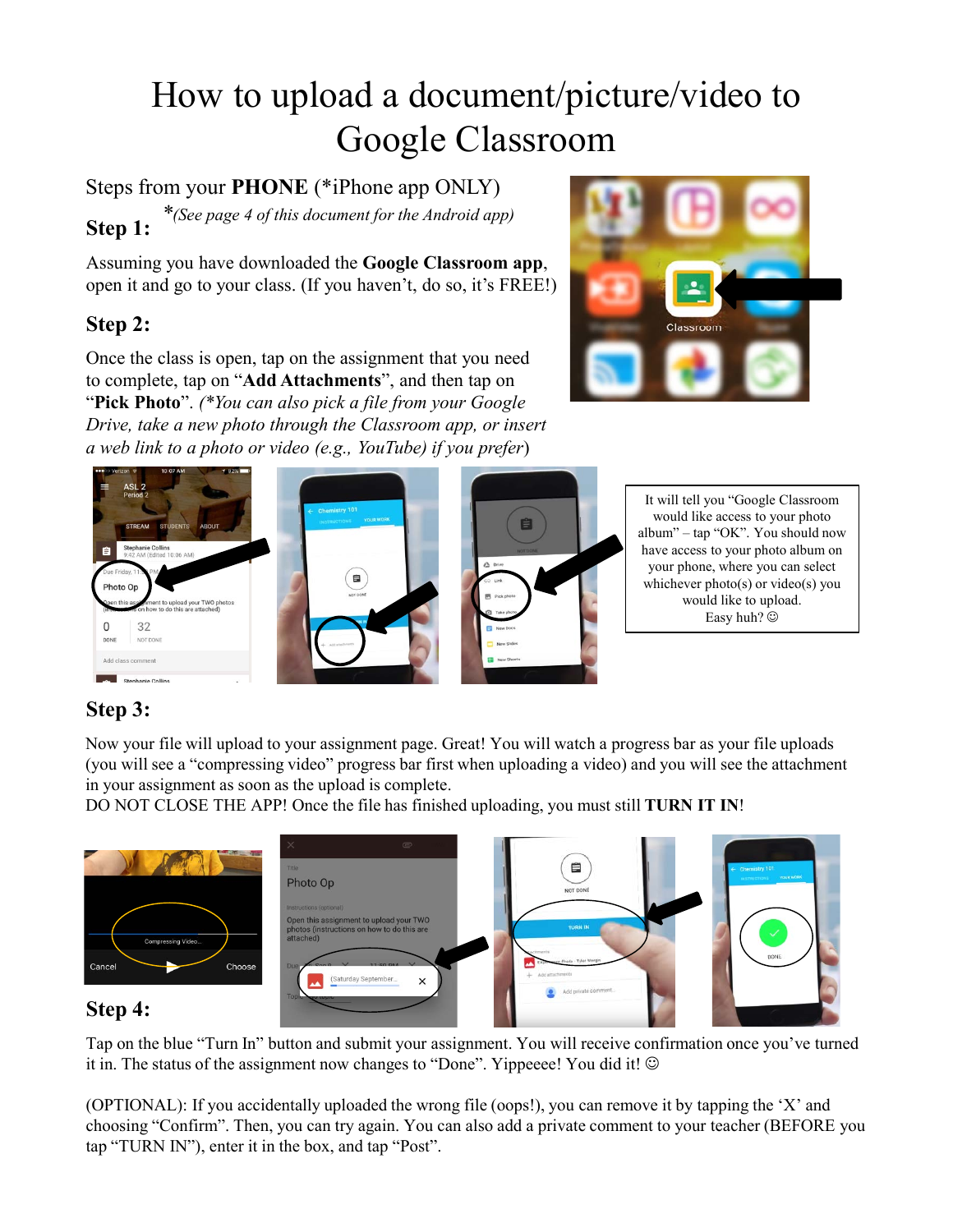## Steps from your **Computer**:

# **Step 1:**

Log into Google and open your Drive, located in the upper right corner of your screen.



#### **Step 2:**

Once your Drive is open you can drag and drop your file directly into your Drive or you can select 'new' then 'upload' or you can select 'create' if it's not already made.

 $\alpha r$ 

|                                                                                                              |                                |                                                                                                    |                   |                                                                                | <u>VI</u>                                            |                            |                                             | (210) - gparker@ti: X   [ Campus Instruction X   2. RISE Interpreting Song 1 X   23 Enterpreting Song 1 X   2. My Drive - Google Drive X                                   |                |                                   | <b>RANGE BROWNER</b>                                                                                                      |
|--------------------------------------------------------------------------------------------------------------|--------------------------------|----------------------------------------------------------------------------------------------------|-------------------|--------------------------------------------------------------------------------|------------------------------------------------------|----------------------------|---------------------------------------------|----------------------------------------------------------------------------------------------------------------------------------------------------------------------------|----------------|-----------------------------------|---------------------------------------------------------------------------------------------------------------------------|
|                                                                                                              |                                | Military, X. (Camp., X. C. RSEE: X. E. RSEE: X. C. MyDr., X.                                       |                   | <b>EL DX</b>                                                                   |                                                      |                            | A B https://drive.google.com/drive/my-drive |                                                                                                                                                                            |                |                                   | $@{\scriptstyle\hspace{0.1em}\trianglelefteq}\; \blacksquare @{\scriptstyle\hspace{0.1em}\trianglelefteq}\; \blacksquare$ |
| <b>BEING SECOND DECISITION</b><br><b>Server Cristin</b>                                                      |                                | ← → C 音 & https://drive.google.com/drive/my-drive                                                  |                   | $\begin{array}{c} \mathbb{Q} \otimes \mathbb{Z} \oplus \mathbb{Z} \end{array}$ |                                                      | Appt                       |                                             | pecula Valley Unit: [3] Temecula Valley Unit: [3] Temecula Valley High [3] Computer Lab & Chr: [3] Golden Bear TV - You [3] Temecula Valley High [3] Color by Number - Fri |                |                                   |                                                                                                                           |
| astronal.                                                                                                    |                                | Apps [4] Temecula Valley Unit [1] Temecula Valley Unit [1] Temecula Valley High                    |                   |                                                                                |                                                      | $\mathcal{F}'$             | Search Drive                                | $\alpha$                                                                                                                                                                   |                |                                   | $= 0$                                                                                                                     |
|                                                                                                              | Call Polarant                  | Search Drive                                                                                       | $\sim 2.7$        |                                                                                |                                                      |                            |                                             |                                                                                                                                                                            |                |                                   | $\mathbb{H}$ 0 0                                                                                                          |
|                                                                                                              | <b>4</b> Drive                 | My Drive -                                                                                         |                   |                                                                                |                                                      | $\blacksquare$             | Name A                                      |                                                                                                                                                                            | Over           | Last modified                     | Fieste.                                                                                                                   |
| <b>ANTIBORIA</b><br><b>SECON</b>                                                                             | $-$                            | Name A:                                                                                            |                   |                                                                                |                                                      | <b>B3</b> Folder           |                                             |                                                                                                                                                                            | 1mg            | Sep 18, 2015 cm                   | $\sim$                                                                                                                    |
|                                                                                                              |                                | <b>Bit</b> 2015-2016 Classes                                                                       |                   | Sep 18, 2015                                                                   |                                                      | El Finalmi                 |                                             |                                                                                                                                                                            | <b>The</b>     | 3.43200                           |                                                                                                                           |
| ia 7<br><b>Gase</b>                                                                                          | II. Dandschier                 | <b>Bill</b> 2016 dest char                                                                         |                   | $J = 2.2016$                                                                   |                                                      | <b>El</b> Folder upload    |                                             |                                                                                                                                                                            | 1 me           | Jun 3, 2016 cm                    |                                                                                                                           |
| <b>Classico</b>                                                                                              | O Facert                       | <b>Bill 2016 grades</b>                                                                            |                   | Jun 3, 2016                                                                    | <b>DISTURBANCE</b>                                   | <b>CD</b> Google Sheets    | 1Packet forms                               |                                                                                                                                                                            | <b>Inc.</b>    | Aug 10, 2018 rm                   |                                                                                                                           |
| clayer.<br><b>Sanker Of</b>                                                                                  | st. Google Phones<br>dr. Darwi | <b>By 2014 Packettorns</b>                                                                         |                   | Aug 18, 2016                                                                   |                                                      | C Scope Store              | Southern to show                            |                                                                                                                                                                            | me             | Aug 23, 2016 --                   |                                                                                                                           |
|                                                                                                              | $B = 700$                      | <b>BI</b> 2016 perfect to share                                                                    |                   | Aug 23, 2016                                                                   |                                                      | <b>Slove</b><br>59.00 user | arced Parison with Jesuica                  |                                                                                                                                                                            | me             | At 6.2016 (warrier (Fender) - re- |                                                                                                                           |
|                                                                                                              | 19 GRouses                     | <b>B1 Adversed Review with Jank</b>                                                                |                   | 345.2016                                                                       |                                                      |                            | <b>BS</b> Any Tripe                         |                                                                                                                                                                            | <b>THE</b>     | Apr 27, 2018 (m)                  |                                                                                                                           |
| $\overline{a}$<br><b>Wate</b><br>Campus<br>warmup:<br>$-48.5$<br>- Treach<br>schmidte, idea seco<br>165/1112 |                                | <b>B1 Anche</b><br>83 45.1                                                                         | <b>Statistics</b> | Apr 27, 2016                                                                   |                                                      |                            | 图 49.1                                      |                                                                                                                                                                            | $-10$          | Dick 2015 mill                    |                                                                                                                           |
|                                                                                                              |                                | <b>BI AS/1600</b>                                                                                  | <b>COL</b><br>m   | Dec 4, 2015<br>Dec 4, 2015                                                     |                                                      |                            | <b>BI</b> AS 1600<br>图 45.1600              |                                                                                                                                                                            | 17W<br>176     | Dec 4, 2015 PM<br>Dec 4, 2015 --  | <b>A</b>                                                                                                                  |
|                                                                                                              |                                | <b>BB</b> ASL2-6108                                                                                | <b>Hart</b>       | Der 4, 2015                                                                    |                                                      |                            | 83 49.34                                    |                                                                                                                                                                            | $\tau$         | Dec 4, 2015 cm                    |                                                                                                                           |
|                                                                                                              |                                | R3 . A3, 54                                                                                        | <b>Allen</b>      | Dec 4, 2013                                                                    |                                                      |                            | <b>BB</b> ASL 4 6919                        |                                                                                                                                                                            | me             | Dep 4, 2215 yar.                  |                                                                                                                           |
|                                                                                                              |                                | Bit All-Adors                                                                                      | $^{**}$           | Dec 4, 2015                                                                    |                                                      |                            | 图 All colleting                             |                                                                                                                                                                            | Meghan Santone | Dec 1, 2014 mm                    | <b>1999</b>                                                                                                               |
|                                                                                                              |                                | <b>B1</b> AS, colvo day<br>$+$                                                                     | Maghan Sertions   | Dec 1, 2014                                                                    | <b>2UAD480V6F</b><br>er Name                         |                            | <b>BE AS DVF</b>                            |                                                                                                                                                                            | me             | Apr 27, 2018 res                  |                                                                                                                           |
|                                                                                                              |                                | <b>BB</b> 40,000                                                                                   |                   | Air 27, 2016                                                                   | gparker.<br>lame:<br>8/29/2016 7:04 AM<br>Time:      |                            | <b>B1</b> both videos                       |                                                                                                                                                                            | 198            | Jan 27, 2218 (cm)                 | <b>Contract</b>                                                                                                           |
|                                                                                                              |                                | Ing files to instantly upload them to<br><b>BY</b> both riders<br><b>Big 2018 packets to share</b> |                   | Jan 27, 2016                                                                   | <b>Windows 7</b><br>ertion<br>CA22 3GB NTES<br>Space |                            | <b>BB</b> Cassroom                          |                                                                                                                                                                            | <b>THE</b>     | Sep 22, 2515 cm                   |                                                                                                                           |
| ont24 io<br>eHelpdesk<br><b>ACODIDE</b><br>$-101 -$<br><b>Warmons</b><br>ries.                               |                                |                                                                                                    |                   |                                                                                | E176.31 GB FAT32<br>10.1.10.254<br>idense            |                            | <b>Bill</b> Dest Drain                      |                                                                                                                                                                            | 196            | Aug 29.2014 rm                    |                                                                                                                           |
|                                                                                                              |                                |                                                                                                    |                   |                                                                                | 3392 MB                                              |                            |                                             |                                                                                                                                                                            |                | May 28, 2015 xm                   |                                                                                                                           |
|                                                                                                              | m                              |                                                                                                    |                   |                                                                                | 829 AM<br>$-50.40$<br>8/29/2016                      |                            |                                             |                                                                                                                                                                            |                |                                   | 8-31 AM<br>$-5.41$                                                                                                        |

#### **Step 3:**

Log into Google Classroom and follow the steps to "Turn In An Assignment" that are on page 3 of this document.

#### **Helpful tips:**

- 1. Make sure you are using your school ID or you won't have access to the correct Drive or Classroom. \*sometimes you need to log into Google each time a new tab/page is opened.
- 2. Make sure your assignment says "Done". IF it does not, click "Mark As Done" on Google Classroom or your assignment won't actually be turned in completely.
- 3. ALWAYS double check that your files are in the correct format and that your videos work with no issues.
- 4. It's always a good idea to rename your files with your last name and the assignment name.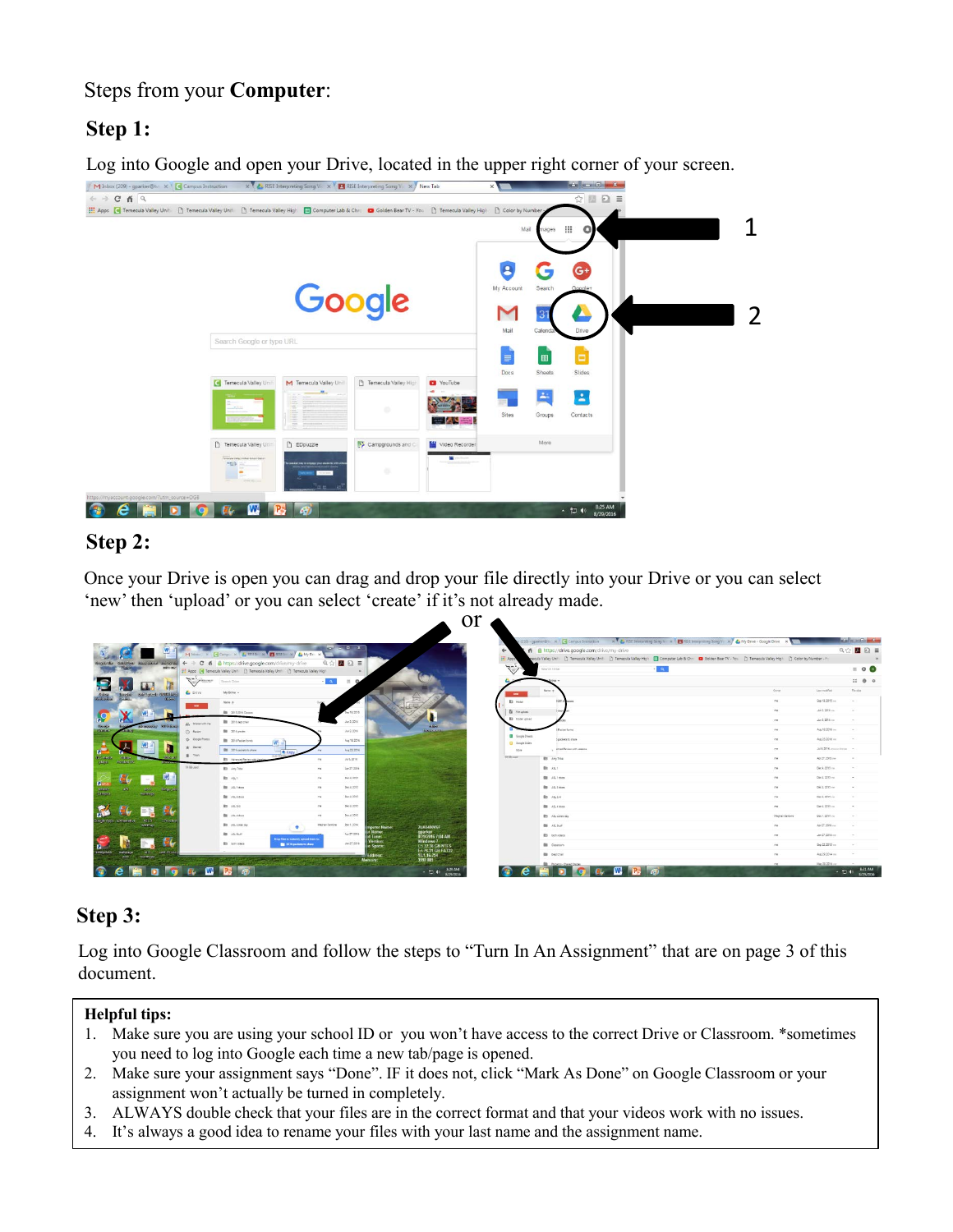#### Steps from your **Computer**:

**COMPUTER** ANDROID IPHONE & IPAD

#### Turn in an assignment

Files that you attach or create for an assignment can be viewed and edited by your teacher before you click Turn In. This can be helpful if you need your teacher to review a file before you officially submit it.

If you have the assignment open in Google Docs, simply click Turn In in the top corner. You'll have the option to add a private message to your teacher as well, if needed.

- 1. Go to classroom.google.com Z.
- 2. Click the class and then click the assignment.

Note: You can also access your assignments on the Work page or in the class calendar.

- 3. If your teacher used Google Forms, click the form and answer the question. Click Turn In. If the form is the only work, your assignment is automatically marked done.
- 4. If there's other work to be done on the assignment, click Open Assignment.
- 5. If your teacher attached a Google Drive item, click the thumbnail to open and review it.
- 6. (Optional) To attach an item:
	- a. Next to Add, click the Down arrow  $\sim$  .
	- b. Click Drive  $\triangle$ , Link  $\ominus$ , or File  $[|]$ .
	- c. Select or enter the attachment and click Add.
- 7. (Optional) To create a new attachment:
	- a. Next to Create, click the Down arrow  $\sqrt{*}$  and select the file type. Under Your work, a new file will appear.
	- b. Click the file and enter your information.
- 8. (Optional) To remove an attachment, click Remove  $\times$ .
- 9. (Optional) To add a private comment to your teacher, enter it in the box and click Post.
- 10. Click Turn In and confirm.

The status of the assignment changes to Done.

| $  \times$     |
|----------------|
|                |
|                |
|                |
|                |
|                |
|                |
|                |
|                |
|                |
|                |
|                |
| <b>TURN IN</b> |
| $\frac{1}{2}$  |
|                |